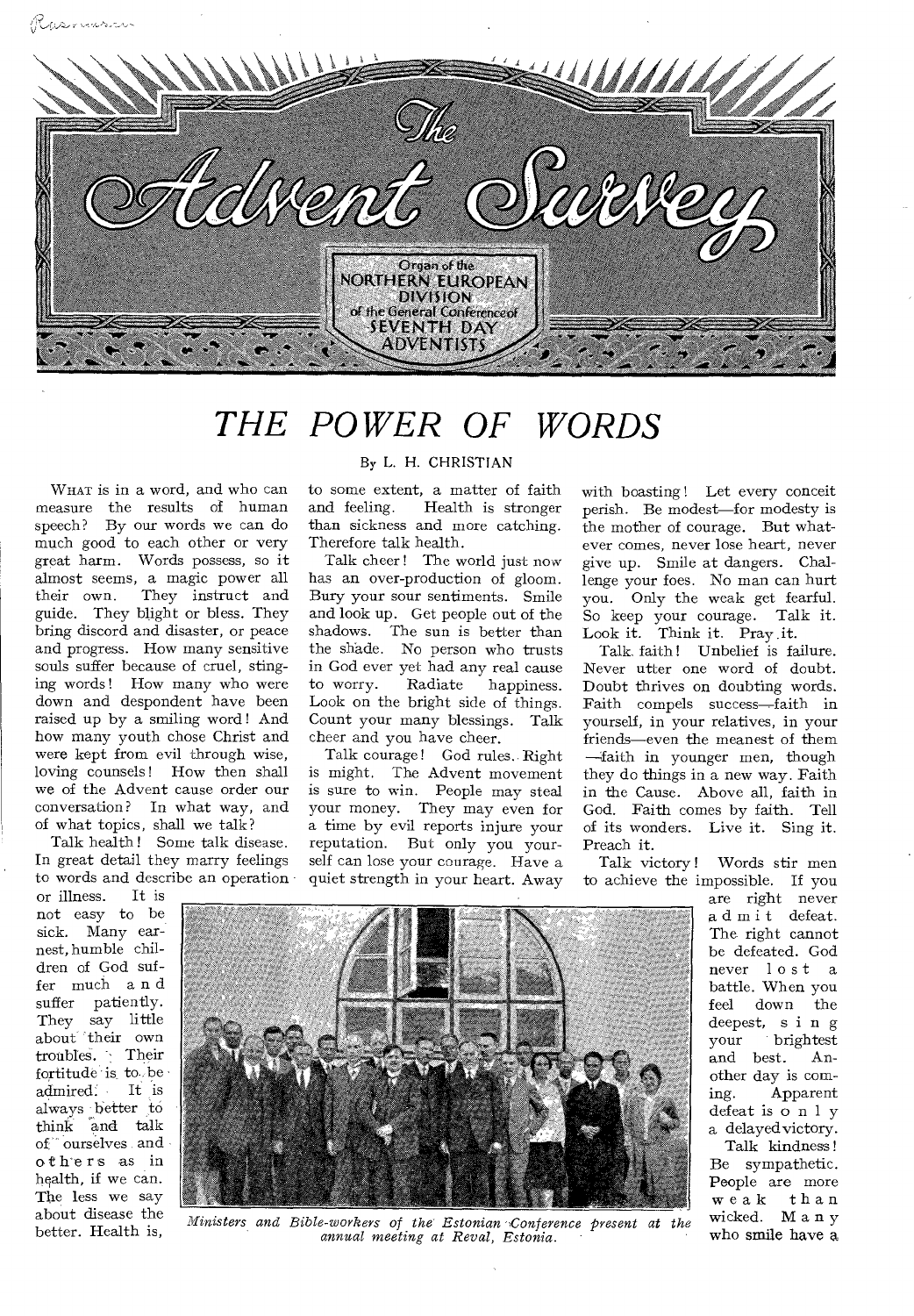bruised heart. Thousands feel sad and discouraged. Give them a kind word, a tender look, a hearty hand. Talk about heaven. Others talk about politics, sports, fashions— or the mistakes of others. We should talk of better things—of Jesus, of the home to come, of the Advent message, of the triumphs of the Gospel. Let us thus consider the influence of our words—for "Death and life are in the power of the tongue." Prov. 18:21.

## The Ministerial Association By J. H. SCHILLING

THE Ministerial Association was organized by the General Conference for the purpose of aiding the ministry throughout the world to develop a greater spirituality and efficiency.

The calling of the Gospel minister transcends all other callings.

Every minister feels that he is the called of God. He is conscious of the fact that he is the elect of the elect. This consciousness leads him to be careful how he speaks and acts. His general conduct will be of a nobler kind. He is not satisfied to stand in rank and file with the rest of his brethren in Christ, but constantly strives to live such a life of purity and loyalty to God that will lift him to a higher level. Christ stands in the midst of the seven golden candlesticks (the churches), and holds the stars (the ministers) in His hand.

In the European Division minutes of 1923 we read the following :

"The high calling of the ministry of the Gospel should ever be before the minister, who is required of God to walk worthy of his vocation wherewith he is called. (Eph. 4 : I.) He is to be a man of God  $(I$  Tim.  $6:II$ , separated unto the service of God, to minister in holiness of life through the grace and power of Christ, for Whom he speaks and lives. He is to be not only a teacher, but an example to the flock in devotion and prayer and self-sacrifice and earnestness of labour for souls. In the midst of a world of low standards, the minister of God is under solemn bond to maintain the high standard of Christ's life of purity in thought and act, giving no offence in anything that the ministry be not blamed (2 Cor. 6:3), and that no reproach may be cast upon Christ and His cause, whose re-

presentatives we are in a special sense. (2 Cor. 5:20.)"

The Gospel minister, if he is led by the Spirit of God, surely will be strongly influenced to establish for himself and for the churches over which he presides ever higher standards of ethics and morals, so as to lift his people everywhere to where they are indeed true lights in the neighbourhood and city where they are located. "Ye are the light of the world," the Saviour said to His disciples. He is saying the same to-day to both minister and churchmembers, and may the Lord grant that every man and woman in the service of God and of Christ may indeed be the light the Lord desires him or her to be.

To foster such an uplift to the ministry, and through it to the churches, our Association has been organized, and by the influence of the Lord, the Association has a] ready achieved much during the years it has been in operation. Ministers have been uplifted, made more spiritual and efficient, and

the churches led into a deeper life.

According to all appearances, our brethren throughout our Northern European Division have been taking a marked interest in the work of the Association, and have also been led to a deeper consecration and a stronger determination to make their work count strongly for God. A marked interest has also been taken in the various Reading Courses, as well as in the reading of the Organ of the Association, *The Ministry.* 

I have just returned from the States and do not have full reports along all the lines of the Association put into practice in our Division as yet. As soon as we have heard from the field at large, we shall render a complete report. I am sure that it will be interesting and encouraging, and will cause every one of us to feel that the organization has not been called into existence for naught, but that the objectives for which it has been organized will indeed be reached and realized more fully as time passes.

May the Lord give us indeed a very efficient ministry.

 $\leftarrow$ 

"NATURE'S noblemen are everywhere—in town and out of town, gloved and rough-handed, rich and poor. Prejudice against a lord, because he is a lord, is losing the chance of finding a good fellow, as much as prejudice against a ploughman because he is a ploughman."

"ZEAL is like fire, it needs both feeding and watching."



Some of the workers and believers of the Lithuanian Conference present *at the annual meetings at Schaulen, Lithuania.*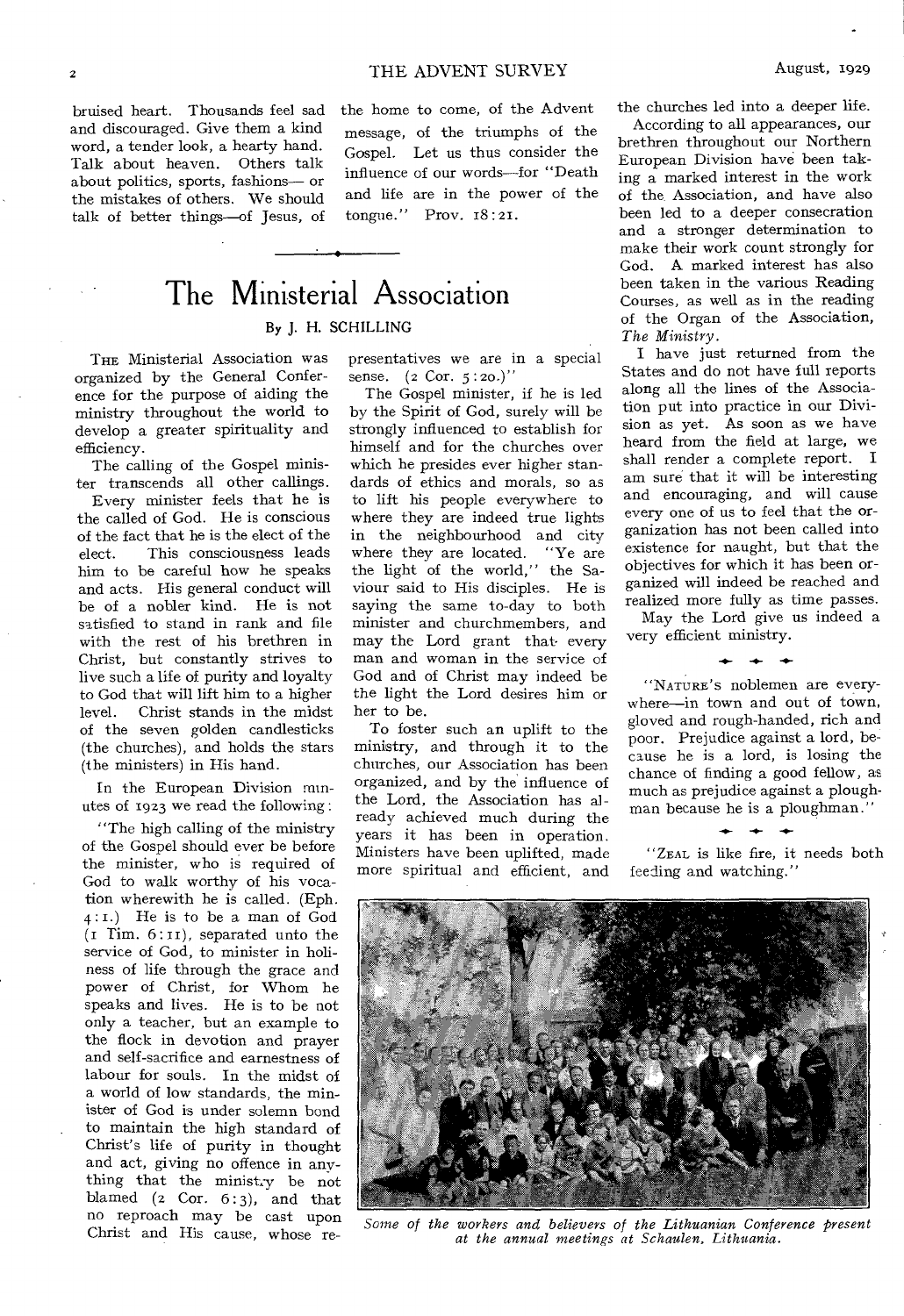## Annual Meetings in Lithuania and Estonia

#### By W. E. READ

IT was the privilege of the writer, during the month of June, to attend two of the local conferences<br>in the Baltic Union. As far as in the Baltic Union. population is concerned, this is our smallest union, having a little less than five and a quarter millions of people. It is interesting to note that there are more Adventists to the population than in any other part of our Northern Division, excepting, however, the Iceland-Faroes Mission. Yet, as one travels through the three countries—Latvia, Lithuania, and Estonia—one is impressed with the fact that many cities are as yet unentered, and large areas are still unreached by the message.

The annual meeting of the Lithuanian Mission Field was held at Schaulen, a city of nearly 22,000 people. Here our believers gathered from many parts of the field. While the membership is but one hundred and seventy-two, there were fully eighty people present at most of the meetings. At the evening meetings and on Sabbath we had many more. The blessing of the Lord was present with us in all our gatherings and our believers and workers returned to their homes with renewed courage and joy in the Lord.

There are several encouraging features connected with the work in Lithuania. Notwithstanding the fact that it is a Catholic country, at the present time we enjoy considerable freedom, for which all our believers are grateful to God. The president of the conference, M. Gnedinas, held a public effort during the winter months in the city where the conference was held, and at most of his meetings had between one hundred and fifty and two hundred people present. The interest in the subjects presented was so keen that fully one hundred people were unable to gain admittance, and so at the termination of the service he was obliged to conduct another meeting and to give the same lecture to those who had been waiting outside. Several have already taken their stand for the truth, and the prospects are that in a little while others will identify themselves with the message.

Plans were laid at the conference to carry on strong, aggressive evangelistic campaigns. Hitherto a good deal of work had been done in German, but it was arranged that the workers conduct efforts in four new centres, preaching in the Lithuanian language, and in this way seek to build up a good, strong membership in hitherto unreached sections of the conference.

Just before the annual meeting began our first Advent hymn book in the Lithuanian language was published. It has just eighty hymns, but it was a pleasure to see the appreciation and gratitude of our believers that at last they were able to have their own little hymn book, in their own language. They have also started a nice monthly paper, and if the enthusiasm and earnestness manifested at the conference at the time this question was discussed is maintained, there is no doubt but that in a little while they will have quite a large circulation for this journal.

The meeting in Estonia was held in Reval, the capital. This is a fine, picturesque city. The membership in this conference at the end of the first quarter was 1,426, and the prospects are certainly good for a splendid ingathering of souls this year. The net gain in 1928 was 42. Already for the first half of this year they report over seventy people baptized. We certainly had a splendid meeting. There were fully four hundred people present at nearly all the meetings. On Sabbath and at the evening meetings there were perhaps between 500 and 600 in attendance. People sat on the platform, filled up the aisles, the balcony, and sometimes filled up the porch at the front of the church.

Splendid results are being seen in the home missionary activities of our churchmembers. The result of the Big Week campaign this spring was the largest ever recorded in the Baltic Union. It can certainly be said that "the people had a mind to work." There is a good deal of enthusiasm over the Harvest Ingathering campaign, and it seems as though this year our workers and people in the Baltic Union will go

beyond anything they have ever done before. In the testimony meetings it was very encouraging to hear the good experiences of our believers. Many of them are rejoicing in special answers to prayer. One sister told how a colporteur came to her door while she was on her knees praying to the Lord to send her light and peace. Another sister told how the message came to her by one of our Bible-workers at the very time she contemplated taking her life. Others were rejoicing in new victories gained over the enemy. Still others were praising God for special help in time of trouble and comfort in the hour of bereavement. We really had encouraging and helpful meetings. The testimony of all was that the Lord was with His people in a special way, bestowing His good Spirit and bringing good cheer and courage to every heart. The Lord is blessing Brother Gnedinas in Lithuania and Brother Nikkar in Estonia, and we should remember these brethren, together with their little bands of workers, as they press forward in a new conference year to push the triumphs of the Advent message.

"CHRIST'S work is to be our example. Constantly He went about doing good. In the temple and the synagogues, in the streets of the cities, in the market-place and the workshop, by the seaside and among the hills, He preached the Gospel and healed the sick. His life was one of unselfish service, and it is to be our lesson-book. His tender, pitying love rebukes our selfishness and heartlessness."— *"Testimonies for the Church," page 31.* 

**-4,-** 

#### **Directory**

President .. .. L. H. Christian<br>Secretary .. . W. E. Read .. .. W. E. Read Treasurer and

- Auditor .. Chr. Pedersen Field and Ministerial Association
- Secretary .. J. H. Schilling Publishing Department
- Secretary .. C. E. Weaks H. M. and Educational

Secretary .. L. F. Oswald S. S. and M. V.

Secretary .. G. A. Lindsay Assistant Auditor .. Albert Olsen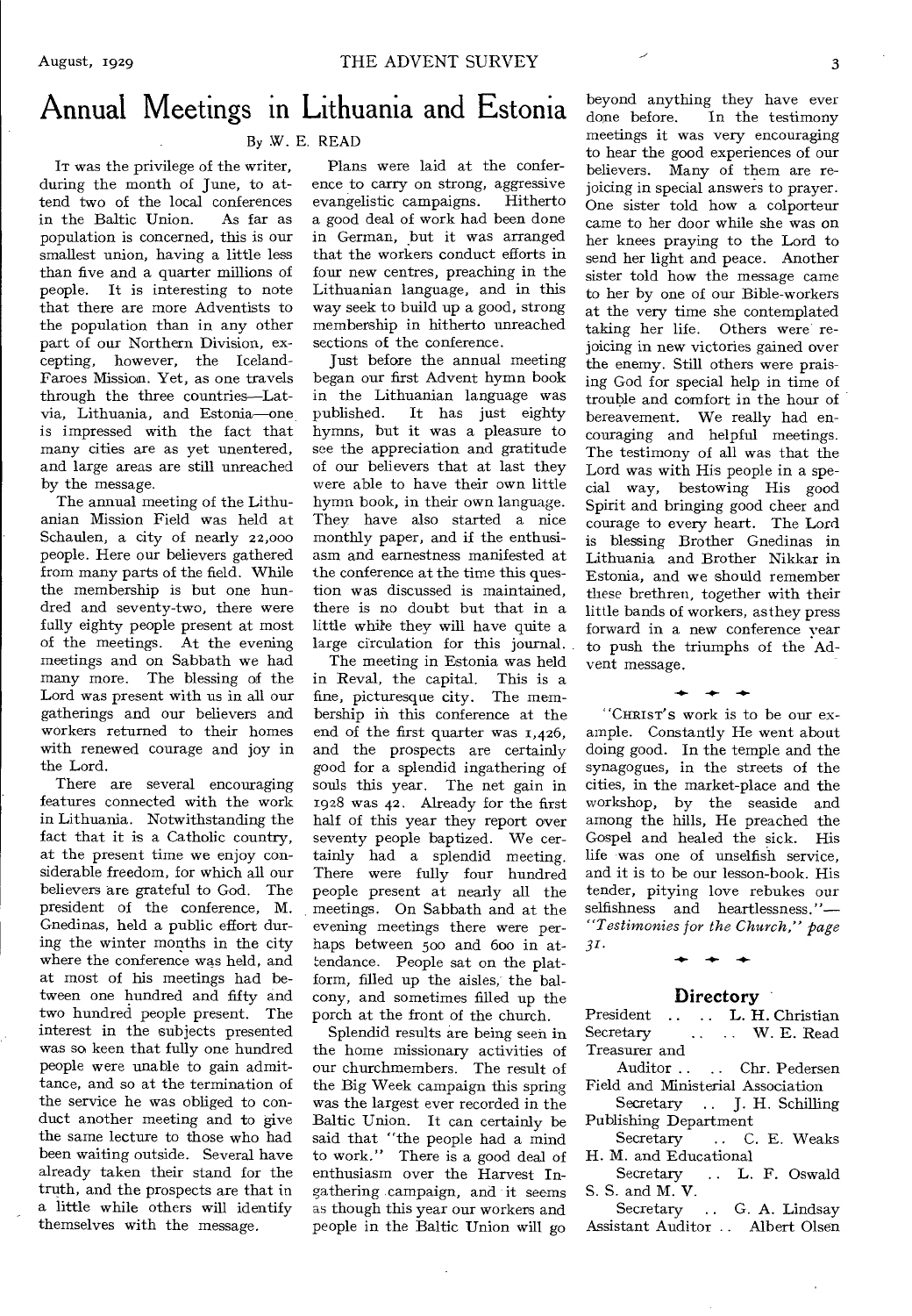#### 4 THE ADVENT SURVEY August, 1929



short time ago that we learned that our first missionary had entered the great Uganda mission field of Central<br>Africa. Now Africa. comes a letter from our East<br>African Union African Field Missionary Secretary, Brother W. Cuthbert, containing the<br>following most following inspiring m e s sage.

"My trip to Uganda has been interesting, en-

lightening, and inspiring. I was away from home for a month. I had the opportunity to try out the English *Bible Readings.* Books were sold to Europeans, Indians, and Africans. I am satisfied that English books can be sold in Uganda.

"I was able to hold an *institute for eight days when ten men were in for training.* Before the institute I had spent some days with one or other of the workers to test out territory and guide me in the course I should take during the institute.

"At its close four of the men were brought into Kampala. In four days they sold one hundred and four of the Uganda books.

"I have had some very interesting experiences. In the hotel where I was staying there was an Englishspeaking African. him for *Bible Readings.* When I had briefly explained the twentythree hundred days he immediately exclaimed, 'I want this book. How much is it? A long time ago a gentleman told me that some day some one would come to Kampala selling books, and the books would



 $B$ aptismal service *Aba, Southern Nigeria, when Pastor W. McClements baptized twenty believers.* 

> explain the prophecy of the twentythree hundred days. When he comes you should buy the book. Now you have come, and I want that book.' He paid for the book there and then. Next morning he came to me and said, 'Have you another of these books, because my friend came in last night and when he *saw* it he took it and so I must have another for myself.' Before I left, the boy had bought and paid for four copies of *Bible Readings.*

> ''I visited the District Superintendent's office of the Uganda Railway. There were only two Euro-<br>peans there. They each took a They each took a *Bible Readings.* One of the young men said, 'Mr. Cuthbert, you don't need to have a church in Kampala. Go and visit the people the same as you have just called on me and they will appreciate the personal chat more than the pulpit sermon.' Later I saw him again and he said, 'I have been showing the book to some of my friends and I hope to get you some orders.'

"I found the Indians were res-<br>ponsive. One engine driver.  $\mathbf{a}$ One engine driver, a Mohammedan, ordered a *Bible* 

other took five of the shilling books for his friends. Another, a Goanese, ordered *Bible Readings.* 

African railway clerks were not left out. Guards, ticket<br>clerks, goods goods<br>swere clerks among those who ordered.

"As I was talking to our local field man near the station yard, .one of the African clerks came up and said, 'I

want to buy one of these large books if you will stay and teach me the doctrines!' As I was leaving the town that morning, I left him in the hands of the local field man, arranging for him to have Bible studies in his home and for Brother Andersen to visit once a month.

"The circulation of the printed page is going to open thousands of doors in Uganda. The field must have more workers to cope with the opportunities. It is high tension from now on in Uganda till the work is finished.

"The C.M.S. have a grip on Uganda. They have a book house in Kampala and eighty branches in Uganda. We must not be behind. I am glad we have made a start.

"On July znd I leave home again for the East Tanganyika Field. I shall be there a month. An institute will be held. We expect more workers to be gathered there than at the one in Uganda. The East Tanganyika field has set apart its best worker for the position of local field agent. We are expecting the second edition of

**ANGELON CHINA ANGELER CANGLES DELL'ANGELON CANGLES DELLE**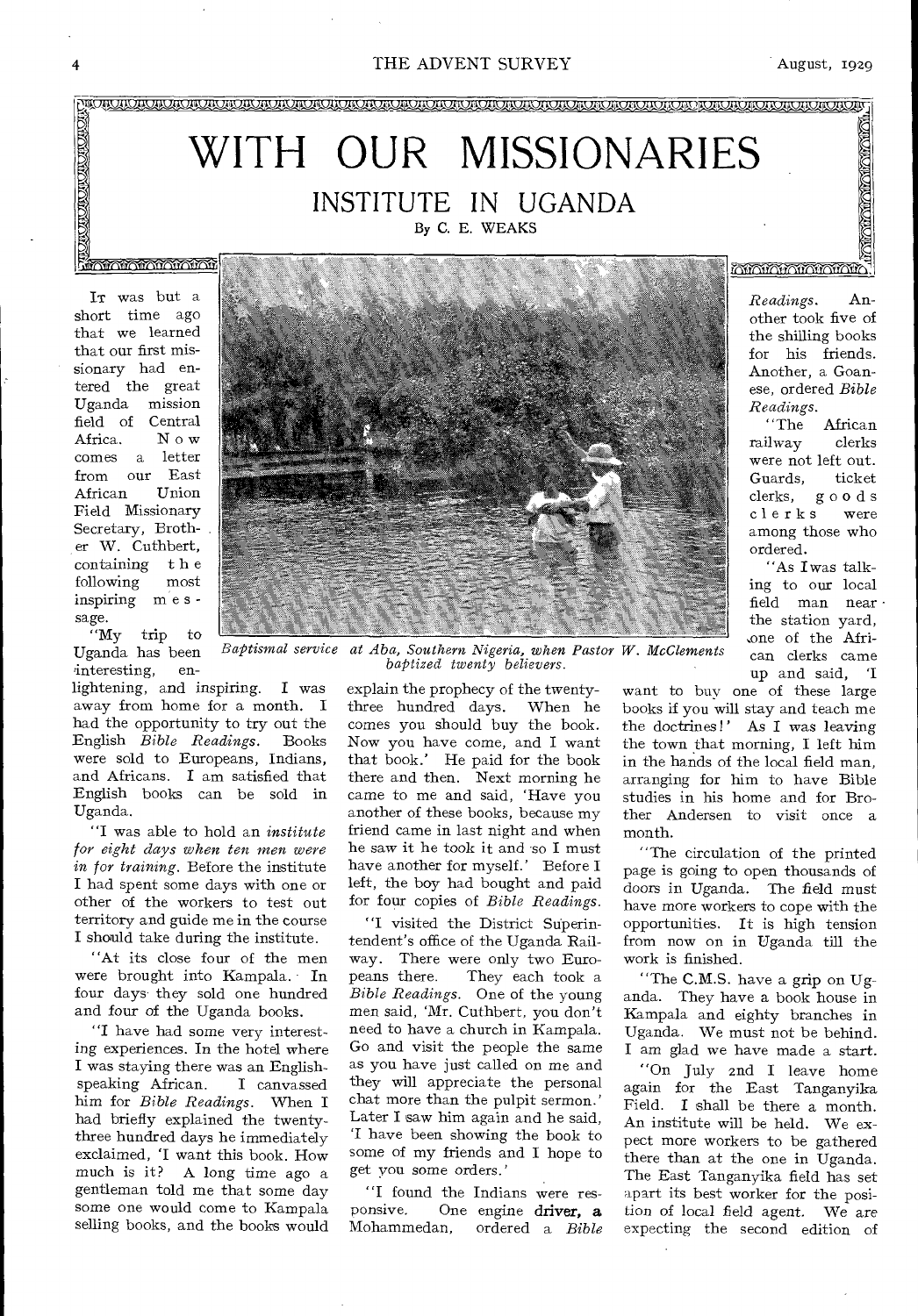$\omega = \omega$  .

Brother Bull's book to be here in time for the institute.

"In August or September another institute will be held in Kenya. The Kenya mission has now appointed its local man. I shall do some recruiting and then hold the institute."

We were glad when we learned that the East African field had decided to release one of its most experienced mission directors to devote his time to the publishing work in that great field. We believe that the hour has struck for a great advance move in the work of literature distribution, not only in East Africa, but in all our African missions. This encouraging word from Brother Cuthbert should strengthen our faith in the possibilities before us in this work in our large•mission fields of the Northern European Division.

## *Wonderful Growth in Kenya, East Africa*

By W. W. ARMSTRONG, Superintendent, Kenya Mission

WHEN Paul set out upon that task of taking the Gospel of a crucified and risen Saviour to the Gentiles, there doubtless were many at Jerusalem who looked upon the event with considerable fear. And not without reason. Those Gentile nations were mostly uneducated barbarians. That was how the Jews looked upon those masses. They would question whether their inclusion to church fellowship would not bring weakness, inasmuch as they had no spiritual heritage and could not be expected to bear responsibilities. But Paul, we read, was not "disobedient to the heavenly vision." He was bold and courageous, believing that He Who had given the commission, would through this means bring added strength to the Church. The subsequent history has proved that the Gentiles have been an even greater factor in the spreading of the Gospel than the Jews, and that they have shown themselves to be not a whit behind them in spiritual gifts.

There is perhaps a modern parallel to the above. There may be questioning in the minds of some of our people as to what returns can be expected from the gifts made in behalf of missions. For many years much money and many workers have been sent to heathen lands. It has only been made possible by the self-sacrificing and faithful efforts of our members in the homeland. It is only right that they should know what harvest is being yielded.

It is a great pleasure for me to be able to send a report for the Kenya Mission. In that field an experiment is in progress which is proving highly fruitful. Three or four years ago the calls for native workers were many, but it was not possible for the homelands to supply the means by which we could send out all these workers. It seemed also that our yearly appropriations for native work were reaching the high water mark. How then were these open doors to be entered? It was decided that this responsibility should be placed upon the native believers themselves. This meant that from the beginning of 1927 all new workers would have to be supported by the increase of the natives' tithes and offerings. The plan was presented to our native council. They themselves saw no prospects of progress in such a change. They saw themselves as poor children incapable of bearing such a load. For them 1927 was a dark year. But faith and a will to do dominated a few, and as the months rolled by the clouds gradually dispersed. By the end of the year the sun was shining. At the conference held in November of that year the figures presented changed the mind of every delegate. Inspiration entered into all, and without any urging they started planning for work in distant districts and for doing more solid and progressive work in their own churches. It was encouraging to see the natives getting into real harness on their own accord. The past year has shown the harvest. I can do no better than show the figures for the past four years. Comparison must he made between the two years before the change of policy and the two years following the change.

| Year                                                           | 1925 |     | 1926 1927 | 1928 |
|----------------------------------------------------------------|------|-----|-----------|------|
| Membership<br>Tithes and Offerings \$1690 \$1909 \$3667 \$6214 | 413  | 751 | 1166      | 1672 |

These figures show that an approximate average yearly increase of T00% has been made. Last year over 50o were baptized. The native believers are now raising more in tithes and offerings than they receive from the homelands. The figures themselves show the wonderful growth. This in itself brings great encouragement. But of greater significance is the development of character that this has brought to our coloured believers, and more especially to the workers. It has made them identify themselves with this movement as never before and they realize they have a decided part to play in the finishing of this work. They plan and organize wisely. They enter into church and social problems with enthusiasm, and give valued advice and information. Suggestions for economy in finance come from them now. Their "field" is no longer their own particular tribe, but 'all those that they know or have heard about in Kenya.

Such is two years' harvest. It is an omen of good for the future. It has given me a conviction that is sure and a faith in the African that will not easily be shaken. I believe that God is awakening these people in His own time to warn their own millions. We must accept this as a fact and have no doubts in our own minds as to its possibility. As Peter confessed to the Jews of old that God had poured out the *"like* gift, even as on us," so we must realize that God is doing just the same miracle to-day in Africa. God is using the African church mightily to His glory.

"THE longest life cannot afford a single year to be thrown away."

التعدي التعد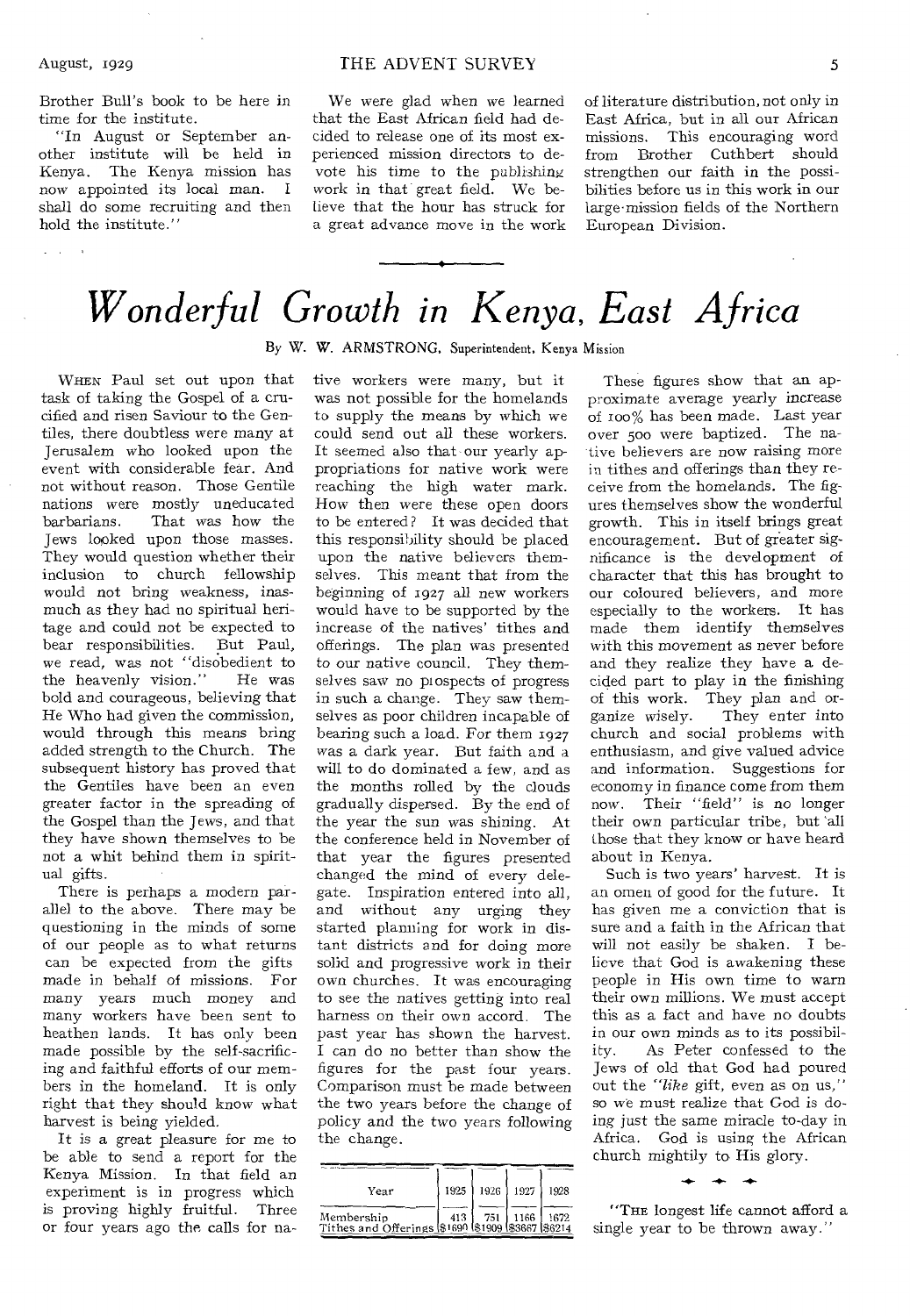August, 1929

#### Our First Camp-Meeting in Nigeria

By W. McClements, Superintendent

LAST December we held our first camp-meeting in Nigeria. This convened at Aba, and proved a real success. All the members in that district entered enthusiastically into the programme from beginning to end.

A few days before the meetings were due to commence, members from the different churches and companies came and prepared a large booth on the Mission compound, in which to hold the services—the Aba church being altogether inadequate to accommodate the gathering of people. It was interesting to watch the preparations being made by these people for their first "real camp-meeting." Soon these sinewy "boys" had scaled the tall palm trees in the vicinity of the Mission and cut down enough branches to make a large booth. All was in readiness for the appointed time, except seating accommodation. This difficulty was quickly overcome, however, for the members came to the first service carrying their forms and church seats on -their heads, and so the seating capacity grew as rapidly as did the congregation.

We rejoiced to see over five hundred people present. The Spirit of the Lord was in our midst and moved on many hearts. Following the Sabbath morning service conducted by Pastor Clifford, an appeal was made for deeper consecration, and soon all present were standing in response to this call. Some asked for special prayer that they might have personal victory over besetting sins. Altogether the meetings were a call to a deeper Christian experience than that which usually satisfies these people, and we believe the results will be manifest in cleaner and better lives, and in the expansion of this Gospel message in the villages from whence these people came.

At the close of the camp-meeting a baptismal service was held and twenty souls were baptized in the beautiful river, clear as crystal, which flows quite close to the Mission. This was followed by the ordinance of humility and the Lord's supper.

The Aba church is not yet six



*Missionary W. Hyde and two native teachers at lbadan, Nigeria.,* 

years old, but already, as the mother church of the district, it has divided several times, until now there are four or five flourishing churches and companies within a radius of ten or twelve miles of the Mission. We rejoice with Brother and Sister Clifford and their associates in seeing this harvest of souls as the result, under God's blessing, of their faithfulness in. seed-sowing through these years.

 $+ + +$ 

"You may reach God's ideal if you will resolve that self shall not be woven into your work. To know that you are striving in spirit and in works to be Christlike, will give you strength and comfort and courage. It is your privilege to become meek and lowly in heart; then angels of God will co-operate with you in your revival efforts. Christ died that His life might be lived in you, and in all who make Him their example. In the strength of your Redeemer you can reveal the character of Christ, and you can work in wisdom and in power to make the crooked places straight." *—"Gospel Workers," page 164.* 

"CAREFULNESS is very essential in whatever we do in this life. We must not only work, but watch. We cannot afford to be halfway in anything. The whole-hearted man is the one who succeeds in this world."

**-41.- .40,** 

#### Sailings

MRS. MENKEL, the wife of Dr. H. C. Menkel, who is the medical secretary of the Southern Asia Division, left Bombay on the s.s. "Mantua," May rith, and arrived in London on the 25th of the same month. After a stay in England of a few days she left on the s.s. "American Merchant" for New York.

BROTHER J. R. CAMPBELL and family sailed on the s.s. "City of Alexandria," leaving London on June 21st for Capetown, South Africa. Brother Campbell is superintendent of the Transvaal-Delagoa<br>Mission Field. Sister Campbell Sister Campbell acts as secretary-treasurer.

MRS. DIELEL and child embarked at Cherbourg for America on the s.s. "Homeric." Owing to ill health it was necessary for Sister Dielel to leave Spain immediately. Brother Dielel is still labouring as superintendent of the East Spanish Mission.

BROTHER A. MATTER returns from Ruanda for his furlough. He was scheduled to arrive at Antwerp<br>July 16th. C. H. ANSCOMBE. C. H. ANSCOMBE.

 $\ddot{\phantom{0}}$ "IF a man is going to succeed, you will generally find that he knows what he means to do and the time that he will take over it, and that he sets to work with directness as well as resolution."—W. *Besant.*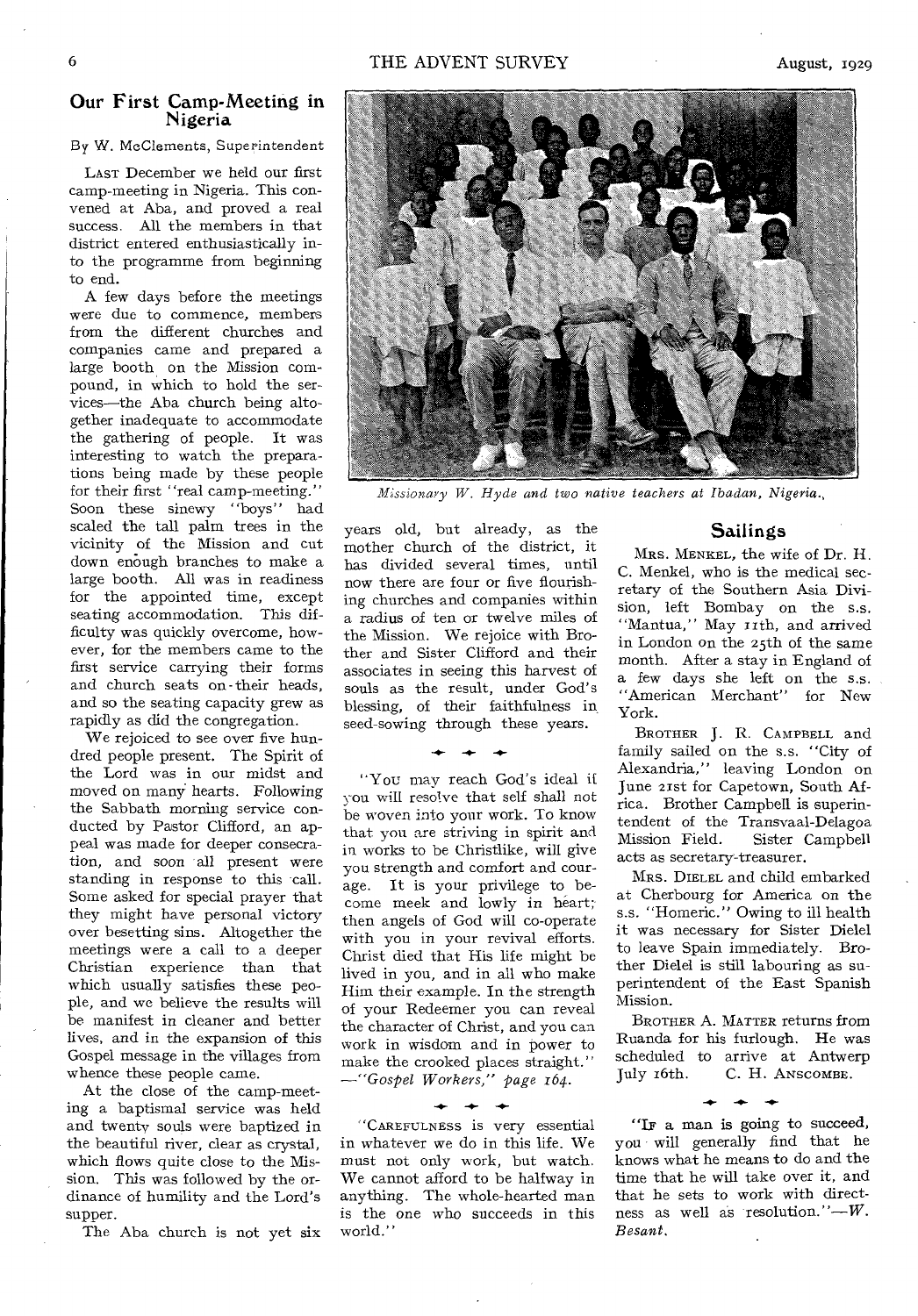

#### Institute in Finland

#### By C. E. Weaks

FOLLOWING the large conference meeting in Helsingfors, Finland, our colporteurs met for their annual institute. It was a source of real inspiration to meet with fifty stalwart men and women who are devoting their lives to the literature ministry in that far northern field. Some of these workers have laboured among those northern peoples, the Laplanders, whose country lies largely within the arctic circle where, during the winter months, the sun never comes into view, and in midsummer it never disappears.

There are, I suppose, few fields in the world where we have a larger force of colporteurs in proportion to the population than we have in Finland, or where our books have been sown more thickly. Finland contains a population of about three and a half million. Last year they had an average of forty-two colporteurs regularly at work, and at times there were seventy and more in the field. Within this field, with its limited population, they have sold editions of our larger books totalling from thirty to forty thousand. Of the small book, *Steps to Christ,* fifteen editions have been published, and the circulation has been well beyond ioo,000. With much poverty among the people, and with the money so low in value that it takes forty Finnish *Marks*  to make one dollar, the colporteurs still meet with good success in their work. They left the institute full of courage, and determined to accomplish still greater things in their house-to-house literature ministry.

#### Our Harvest Ingathering Work

**-4-** 

#### By L. F. Oswald

THE Lord has given us a world task in the commission, "Go ye into all the world." He has also given us great light on how we can accomplish the great task set before us. The Big Week plan has helped us wonderfully in building up our mission stations during the past years. The Harvest Ingathering work has resulted in the sending out of hundreds of new missionaries.

During last year's campaign we raised the sum of \$818,335.57. This sum speaks of the faithful work done by our loyal people in the past Harvest Ingathering campaign. Was it worth while? Did it pay to work so hard to raise this sum? This money has sent workers into all parts of the earth to carry the light of truth to those who are still

in darkness. It has surely won many souls for the Lord. These will be as faithful in doing missionary work in the future as we have been in the past. Thus the Harvest Ingathering campaign is a progressive one. The new souls won through last year's campaign will help us to raise the goal set for this year. The world's goal is One Million Dollars. This means that the coming campaign will be the largest one in the history of our denomination. The question is, Is it possible to raise in the coming campaign one million dollars? Yes, it is, providing every member will do his or her part. Then we have the new members won through last year's campaign who will give us a good lift. And lastly, we are on the Lord's side, and He has never forsaken His people. Everything we do depends on the blessing of the Lord, so let us pray earnestly for His blessing to rest on the coming campaign.

We know of the wonderful blessings which the Harvest Ingathering work has brought us during the past years, but the real results of what our faithful people have accomplished will not fully be seen until the time when we shall stand as redeemed before our God. No doubt there will be a great multitude who have been won through the efforts put forth in the Harvest I ngathering campaigns.

Soon another campaign will be on. Every one will be called on to take an active part. Let each one be faithful in doing his share and the results will be, a goal reached, and means won to do more in the mission fields abroad.



*Colporteurs present at the annual meeting at Revel, Estonia.*